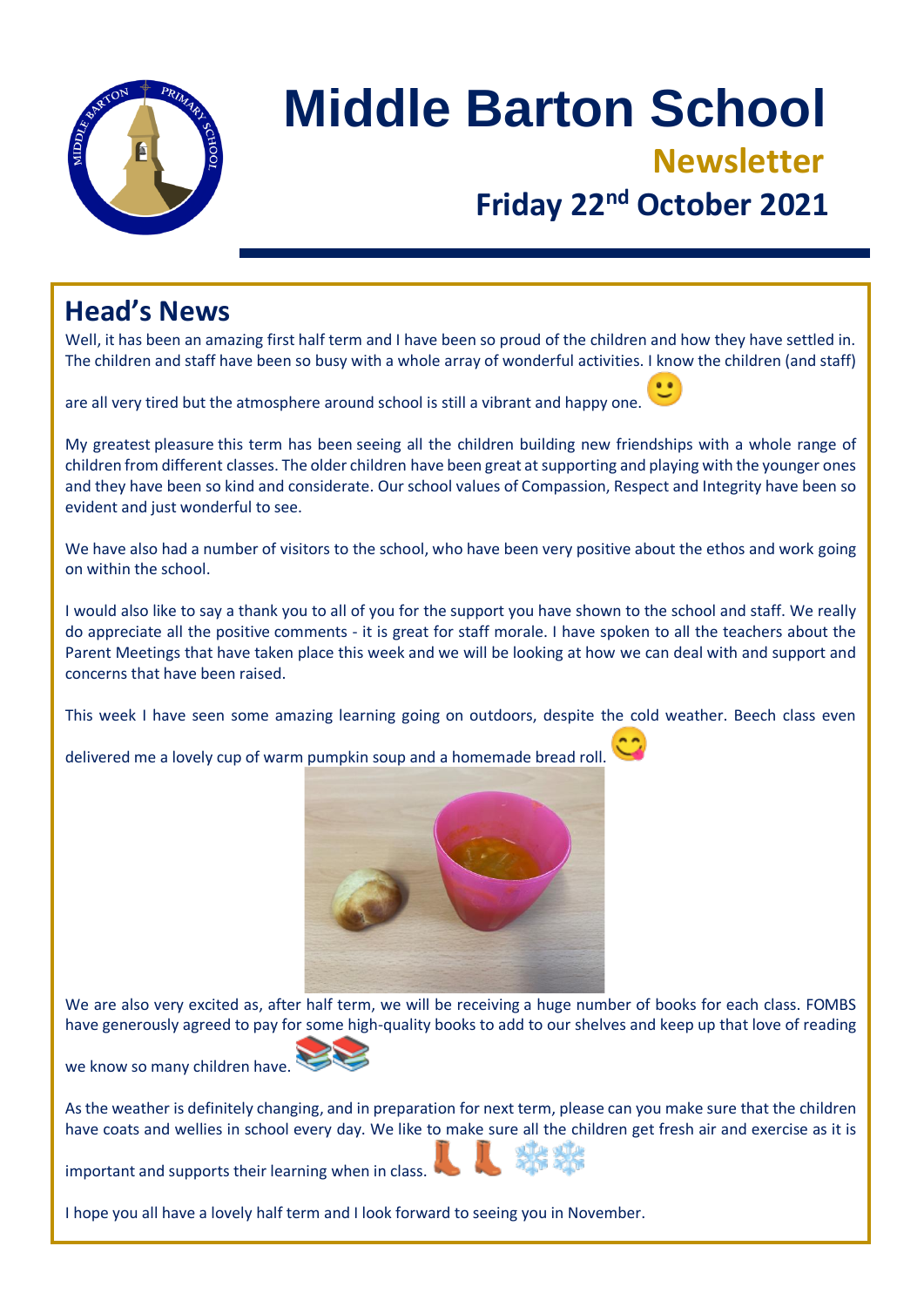### **From the office:**

#### **WRAPAROUND CARE**

Spaces are available for Breakfast and Teatime Club after half term.

If you would like to book spaces for Term 2 up until the Christmas Holidays please email Mrs Walker [\(vwalker@middlebartonschool.org\)](mailto:vwalker@middlebartonschool.org) to reserve your spaces. Ad-hoc bookings during the term can be made by email or phone through the office. Full details including prices can be found on the school website or ask for more details.

#### **NEW CATERING ARRANGEMENTS**

The new caterers begin straight after half term. If you haven't already done so, please set-up your Parent account with Dolce and place your orders for next term. If you have any queries please contact Mrs Walker at your earliest convenience (Please Note - email access will be limited over half term but we will deal with your query and reply ASAP).

#### **LETTINGS**

The school hall and grounds are available to hire for a range of events. If you wish to check availability or require more information please email Mrs Walker [\(vwalker@middlebartonschool.org\)](mailto:vwalker@middlebartonschool.org). Monies raised through these bookings directly benefit the children in the school so please consider us when choosing locations for your celebrations, clubs and events.

#### **RLT GOVERNOR CLERK VACANCY**

River Learning Trust is currently recruiting for clerks to governors at several of its schools in Oxford and Witney and would like to hear from anyone who has clerking experience or would like to train to be a clerk. Anyone who would like to find out more about this rewarding role and apply should go to the vacancy on the TES website by following this link: [https://www.tes.com/jobs/employer/river-learning-trust-1082673.](https://www.tes.com/jobs/employer/river-learning-trust-1082673)

### **Morning Run from Wendy Denby -**

Congratulations to this week's Half Marathon certificate recipients: Gracie, Lily R, Jayden.

This week has also seen the first children complete a whole Marathon! These children have run 156 laps which is 26.2 miles. Congratulations to: Alfie V, Harvey, Mollie

I am very pleased to report that as a school you have run more than 600 miles between you! And that is not including this week's figures. Well done everybody!

Around thirty people have been issued with a tick-off chart to see their progress towards their Half Marathon. These are given out when sufficient dedication has been consistently shown that I am sure the participant will continue to the end of the challenge.

Please can I remind all participants to be very careful when using the track, especially now that the weather has turned wetter. Bigger children please take care when passing smaller children. We definitely want everybody to safely complete their Morning Run and enjoy it. I have seen many examples of pupils looking after each other and helping each other whilst going around the track – thank you.

Have a great half term holiday – see you back for more Morning Run on 3rd November! Special mentions

Helpful to other participants: Brodie, Toby B

Continued sustained dedication: Nate BG, Freddie C, Honey, Nate F, Isla-Grace, Juno, Sachini, James, Albie, Jamie, Lyla, Jonathan, Charlie, Phoebe G, Angus, Amelia W, Harry C, Alex W, Katherine, Oscar G

Continued great effort: Evie, Lily B, Lea, Isabelle B, Xander P, Jessica, Toby H, Tahlia, Faith, Thomas, Georgie, Freddie N, Hope, Dexter, Jane, Wren, Millie, John, Sienna

Stars of the week: Elise, Isabelle C, Freddie R, Jozef, Harrie P, Charlotte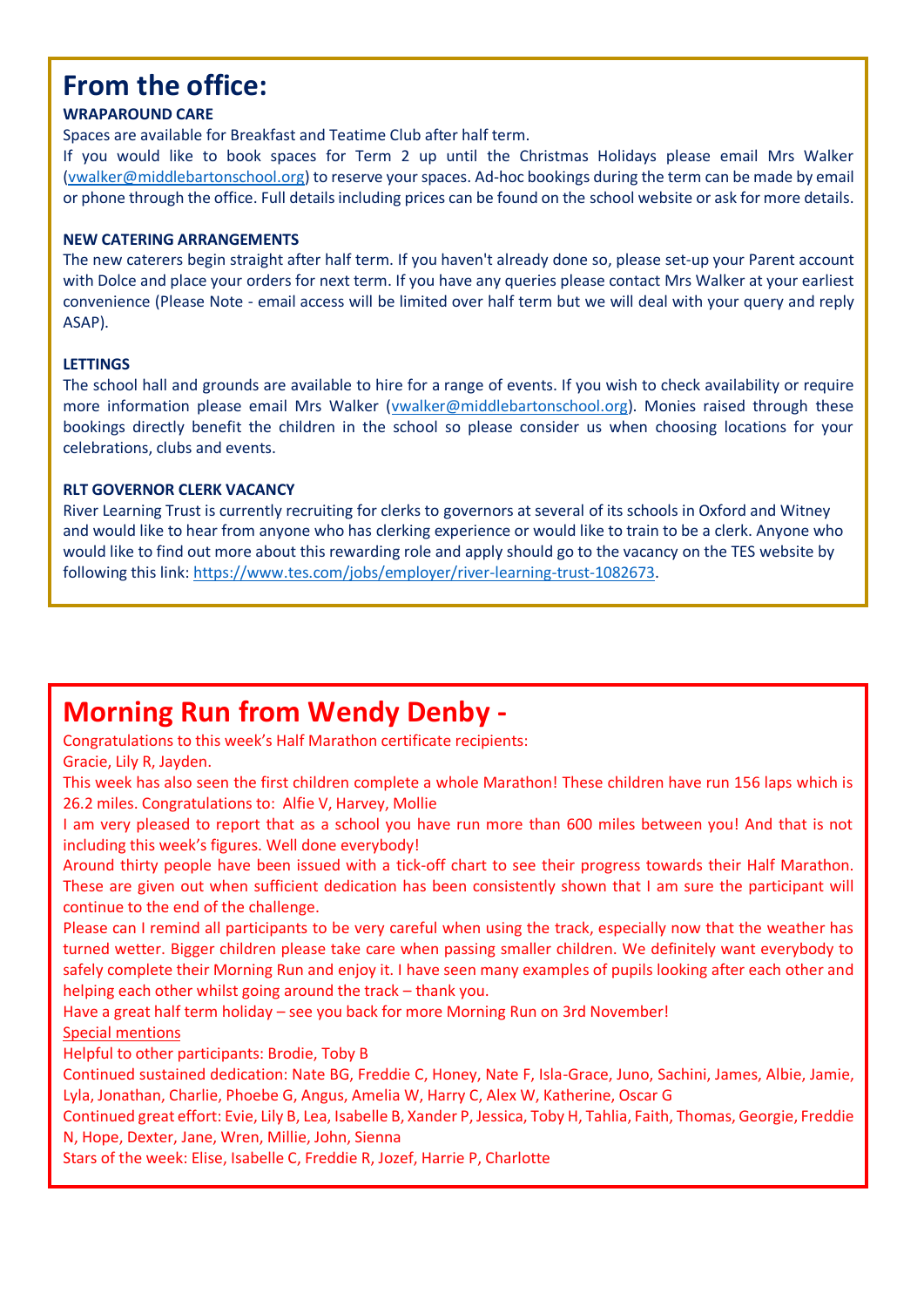### **Outdoor Learning with an Autumn feel: Maple Class practical learning on the parts of the body:**





**Beech Class making pumpkin soup and rolls:**



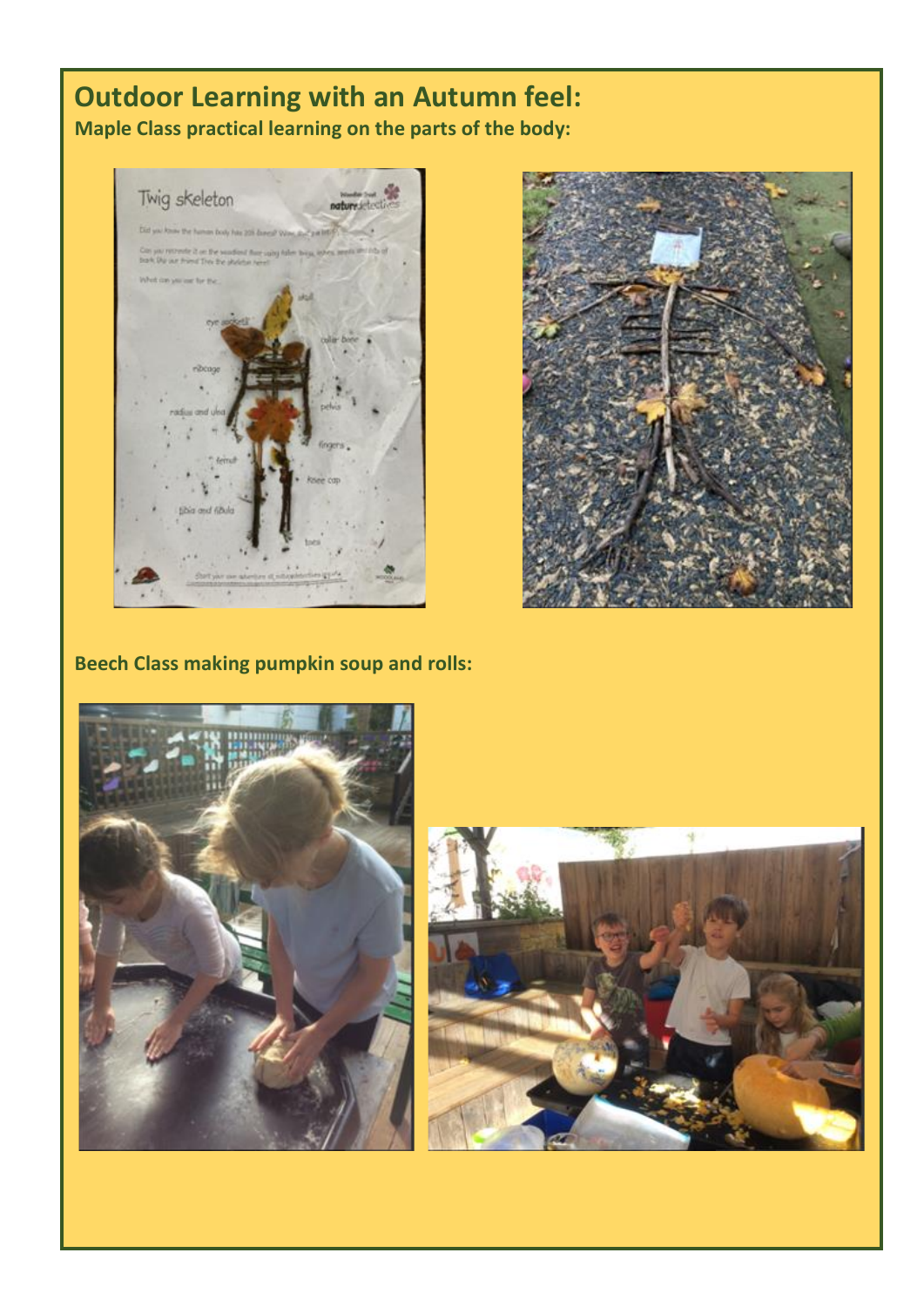## **FOMBS**

Annual General Meeting - Open to All To find out more about your school PTA committee and see how we fund-raise. At school on Wednesday 24th November at 7.30pm. With wine and nibbles! Hallowe'en Trail - starts at 28 South Street between 5pm - 7pm on Sunday 31st October. Bring your ticket to exchange for a goody bag and map. Fireworks Night - Thursday 4th November from 6pm. Family ticket £18, Adult ticket £6, Child ticket £4, bought in advance at school gates. Tickets will still be sold outside school up to and including Wednesday 3rd November. There will be a slight increase in price if you buy tickets on the night upon entry. Bring your carved Hallowe'en pumpkins into school on Wednesday or Thursday and we will display them all at the Fireworks night! Helpers are still needed for this event - please contact FOMBS via Facebook or via school if you can help. Just an hour of helping out will make a huge difference - thank you!